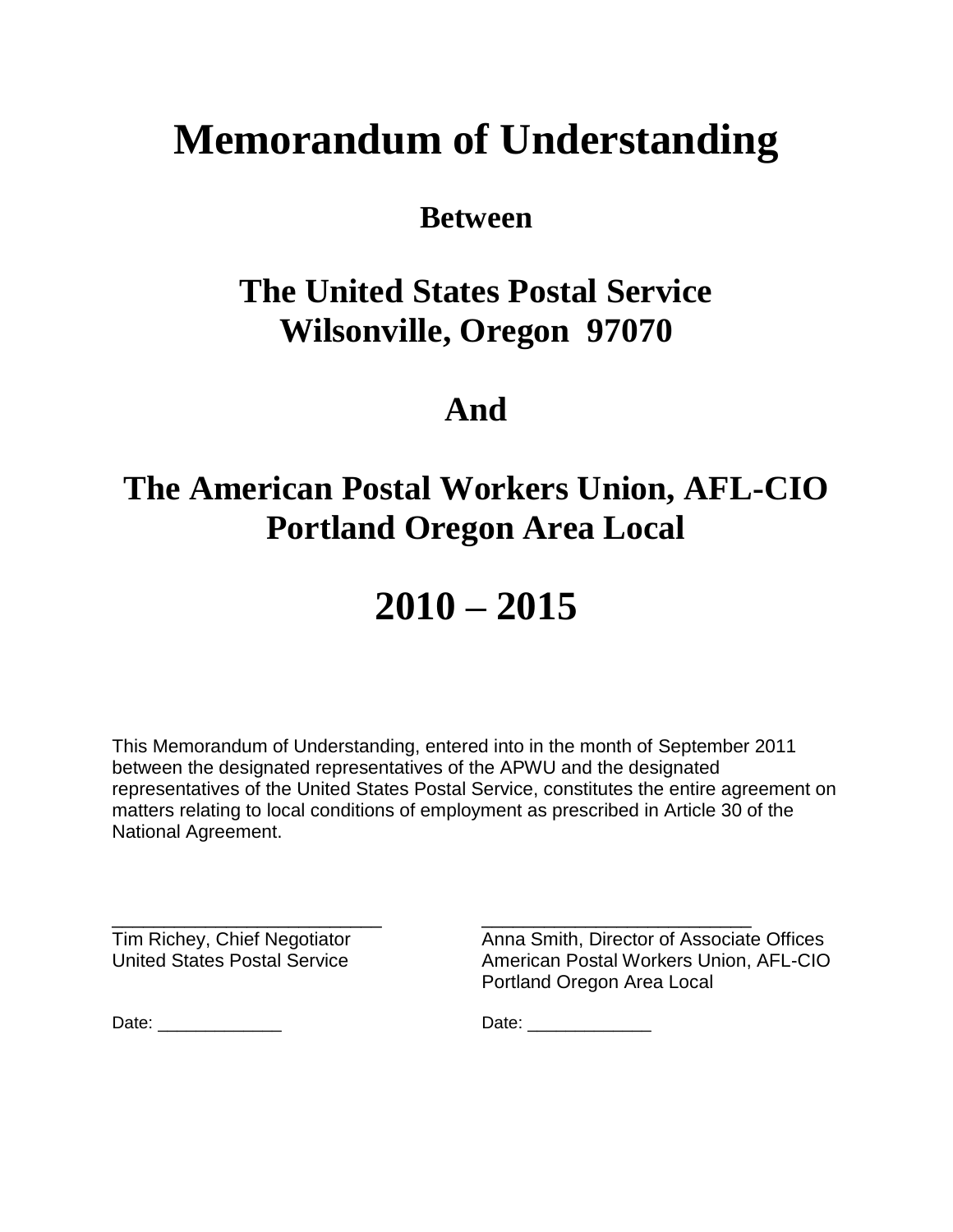| Item & Art #      | <b>Issue</b>                                                                                                                                                                                      |
|-------------------|---------------------------------------------------------------------------------------------------------------------------------------------------------------------------------------------------|
| Item 1<br>Art 8   | Additional or longer wash-up periods.                                                                                                                                                             |
| Item 2<br>Art 8   | The establishment of a regular work week of five days with either fixed or rotating<br>days off                                                                                                   |
| Item 14<br>Art 8  | Whether "Overtime Desired" lists shall be by section and/or tour                                                                                                                                  |
| Item 4<br>Art 10  | Formulation of local leave program                                                                                                                                                                |
| Item 5<br>Art10   | The duration of the choice vacation period (s)                                                                                                                                                    |
| Item 6<br>Art 10  | The determination of the beginning day of an employee's vacation period.                                                                                                                          |
| Item 7<br>Art 10  | Whether employees at their option may request two selections during the choice<br>vacation period, in units of 5 or 10 days.                                                                      |
| Item 8<br>Art 10  | Whether jury duty and attendance at National or State Conventions shall be<br>charged to the choice vacation period.                                                                              |
| Item 9<br>Art 10  | Determination of the maximum number of employees who shall receive leave each<br>week during the choice vacation period.                                                                          |
| Item 10<br>Art10  | The issuance of official notices to each employee of the vacation schedule<br>approved for such employee.                                                                                         |
| Item 11<br>Art10  | Determination of the date and means of notifying employees of the beginning of<br>the new leave year                                                                                              |
| Item 12<br>Art 10 | The procedures for submission of applications for annual leave during other than<br>the choice vacation period.                                                                                   |
| Item 20<br>Art 10 | The determination as to whether annual leave to attend Union activities requested<br>prior to determination of the choice vacation schedule is to be part of the total<br>choice vacation period. |
| Item 13<br>Art 11 | The method of selecting employees to work on a holiday.                                                                                                                                           |
| Item 18<br>Art 12 | Identification of assignments comprising a section, when it is proposed to reassign<br>within an installation employees excess to the needs of a section                                          |
| Item 15<br>Art 13 | The number of light duty assignments within each craft or occupational group to be<br>reserved for temporary or permanent light duty assignments                                                  |
| Item 16<br>Art 13 | The method to be used in reserving Light Duty assignments so that no regularly<br>member of the regular work force will be adversely affected                                                     |
| Item 17<br>Art 13 | Identification of assignments that are to be considered light duty within each craft<br>represented in the office                                                                                 |
| Item 3<br>Art 14  | Guidelines for the curtailment or termination of postal operations to conform to<br>orders of local authorities or as local conditions warrant because of emergency<br>conditions                 |
| Item 19<br>Art 20 | The assignment of employee parking spaces                                                                                                                                                         |
| Item 21           | Other items subject to local negotiations as provided in the craft provisions of the<br>agreement                                                                                                 |
| Item 22           | Local implementation relating to seniority, reassignments and posting                                                                                                                             |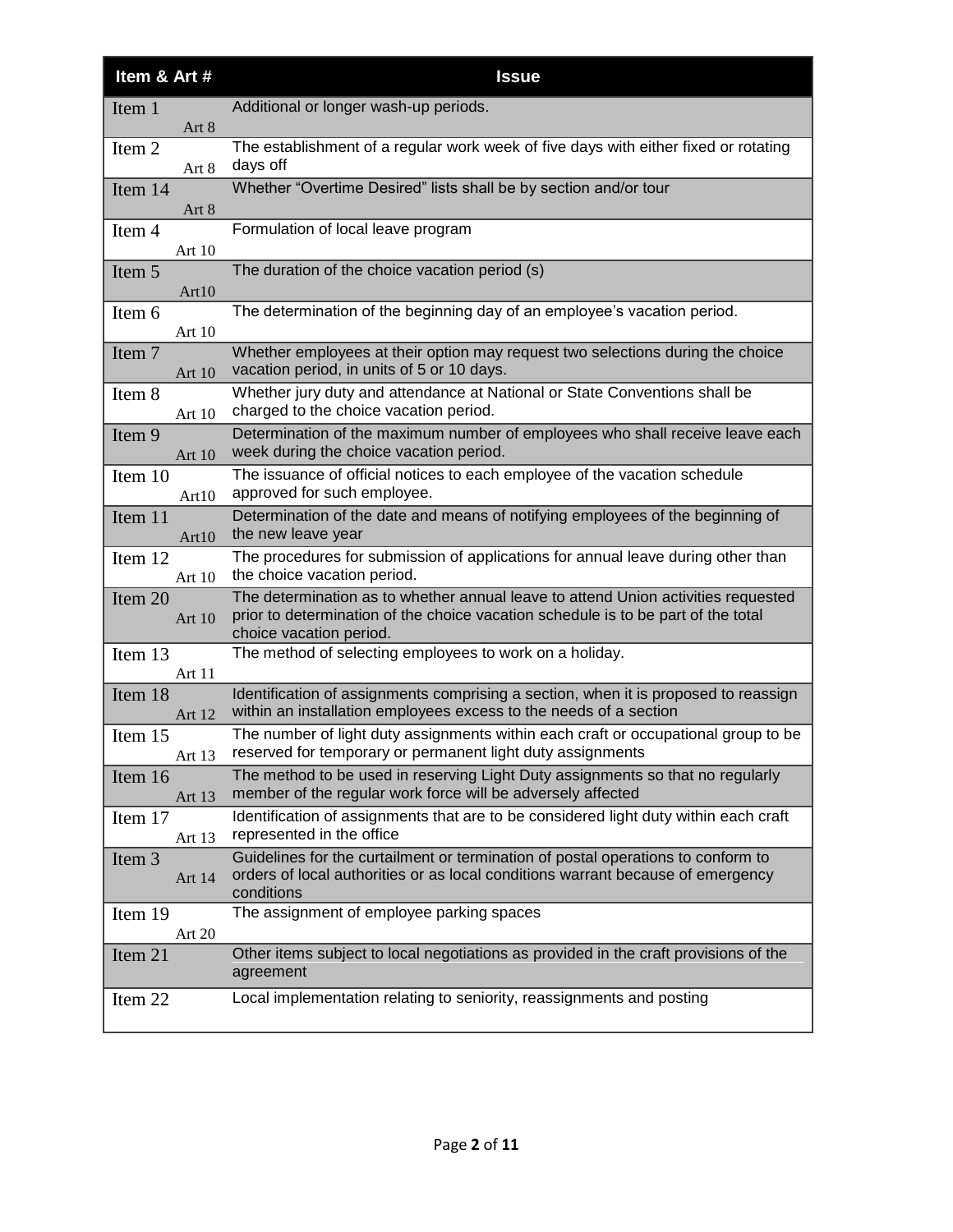#### **ARTICLE 8 – HOURS OF WORK**

#### **Item 1 – Additional or longer wash-up periods**

Employees will be granted reasonable wash-up time when they become sufficiently dirty. Management shall comply with all USPS directives regarding wash ups for biochemical and infectious disease.

#### **Item 2 – The establishment of a regular work week of five days with either fixed or rotating days off**

#### Section 1

The Basic Work Week shall have fixed days off, as far as practicable the five work days shall be consecutive days within the service weeks. Duty assignments with Sunday rotating days off may be established by mutual agreement.

#### Section 2

Management shall consult with the Local President or his/her designee thirty (30) days prior to posting, reposting or changing any Traditional Full Time duty assignment schedule to a rotating basic work week schedule, Non Traditional Full Time or the creation of a newly established Non Traditional Full Time duty assignment. It is understood by the parties that consultation requires a meeting and that final decisions must be based on the results of such meetings. The Union shall be provided all supporting documentation for the need of a fixed/rotating or non-traditional full time assignment. In the event no agreement is attained, the issue is subject to the grievance procedure or the ADRP.

#### Section 3

Every effort shall be made to provide the maximum number Traditional Full Time duty assignments with Monday through Friday basic work weeks consistent with the operational needs. Management will notify, in writing, the Local Union President, and meet with the Union, prior to reposting vacant assignments that change the basic work weeks, consecutive days off, or loss of weekend days off. Weekend days off are described as Saturday/Sunday, and Sunday/Monday.

#### Section 4

The Local Union President or his/her designee shall be notified thirty (30) days in advance of any Postal Support Employee (PSE) being assigned to any preferred duty assignment.

#### Section 5

No employee will be required to report to work with less than a nine (9) hour rest period between tours, excluding employees on the Overtime Desired List.

#### Section 6

Notice of work week assignments will be posted prior to the end of tour on the preceding Wednesday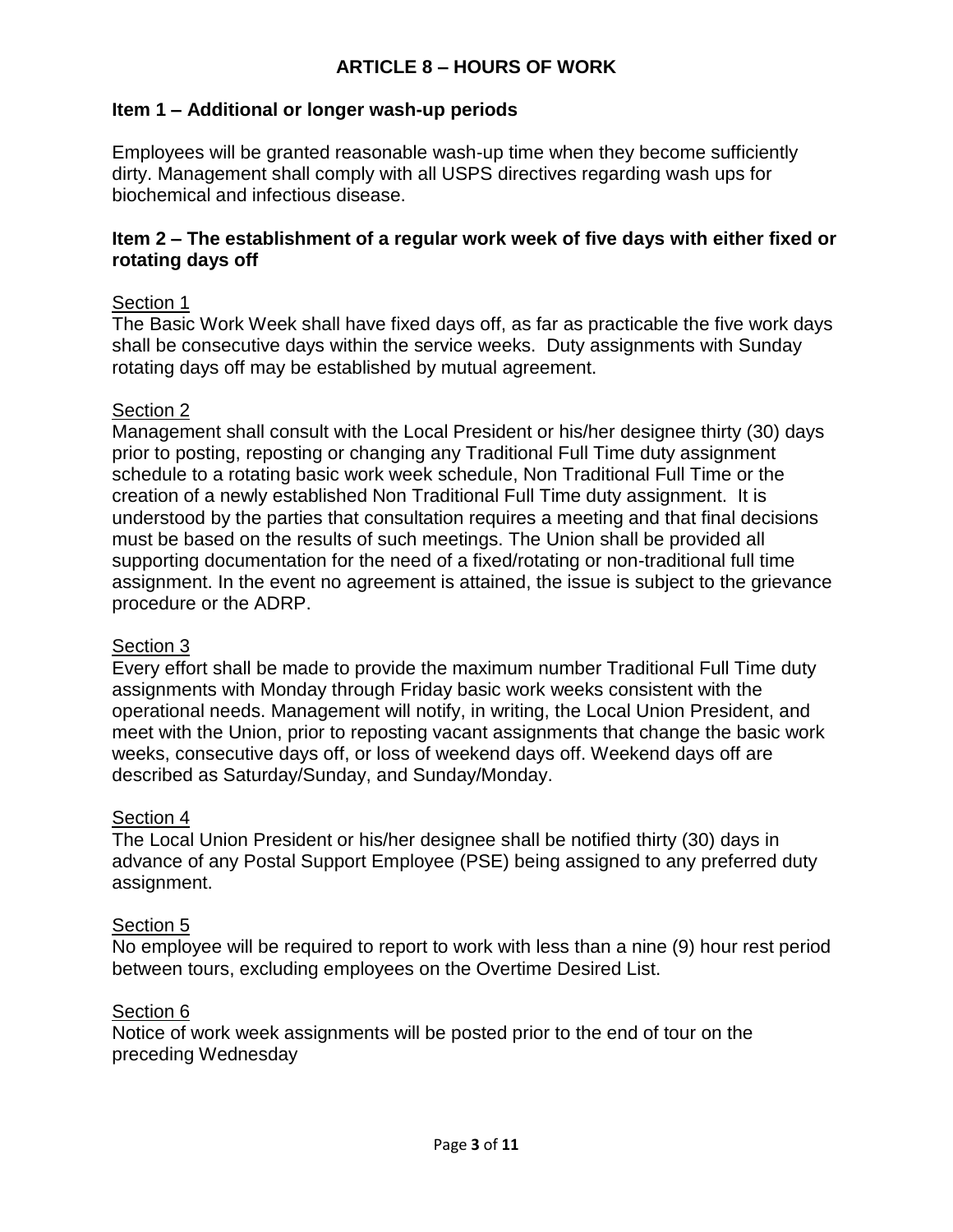#### **Item 14 – Whether "Overtime Desired" lists shall be by section and/or tour**

An Overtime Desired List for each craft shall be posted for two (2) weeks prior to the beginning of each calendar quarter. The list shall provide columns for regular overtime, penalty overtime and non-scheduled day overtime. Employee preferences as to the number of hours worked and/or non scheduled day will be honored if possible, based on work conditions. A separate rotation will be maintained for non-scheduled days.

Overtime Desired List employees will be utilized to the maximum extent prior to required overtime. The Overtime Desired List will be placed on the bulletin board at the start of each quarter.

#### **ARTICLE 10 – LEAVE**

#### **Item 4 – Formulation of local leave program**

#### 1. Total Vacation Period

The total vacation period to be included on the annual leave schedules shall run from the first day of the first full pay period of the calendar year up to the first full pay period of the following calendar year, excluding the two calendar weeks prior to Christmas.

Management will make an extra effort to allow additional employees annual leave during the month of December including the week between the Christmas and New Year's holiday. If it is determined that additional employees may be granted leave during this time, the opportunities will be posted for bid and awarded by seniority.

#### 2. Full Weeks

During the annual leave signing period employees selections must be in units of full weeks.

#### 3. Taking Leave as Scheduled

Employees are expected to take their vacations during the time they scheduled it unless some reasonable conditions prevent them from doing so. The employee, with two weeks notification to their supervisor on Form 3971, may elect to use a minimum of 3 days of annual leave within the week signed for. Holiday and scheduled days off are excluded and shall not be counted as annual leave days. The usage and granting of less than 3 days leave will be considered a withdrawal (section 6) and counted as incidental leave.

#### 4. Presentation Procedures

Both parties agree to cooperate in order to complete the Annual Leave sign-ups in the most expeditious manner possible. It is agreed that the union will manage the circulation of the annual leave sign-up calendar for the office.

Vacation sign-ups will be by seniority and commence on the 15<sup>th</sup> day of November. All signing for scheduled vacation shall be completed prior to the beginning of the New Year. The employee shall be responsible for predetermining the vacation period(s) desired. Recognizing that there may be times when an employee will not be ready to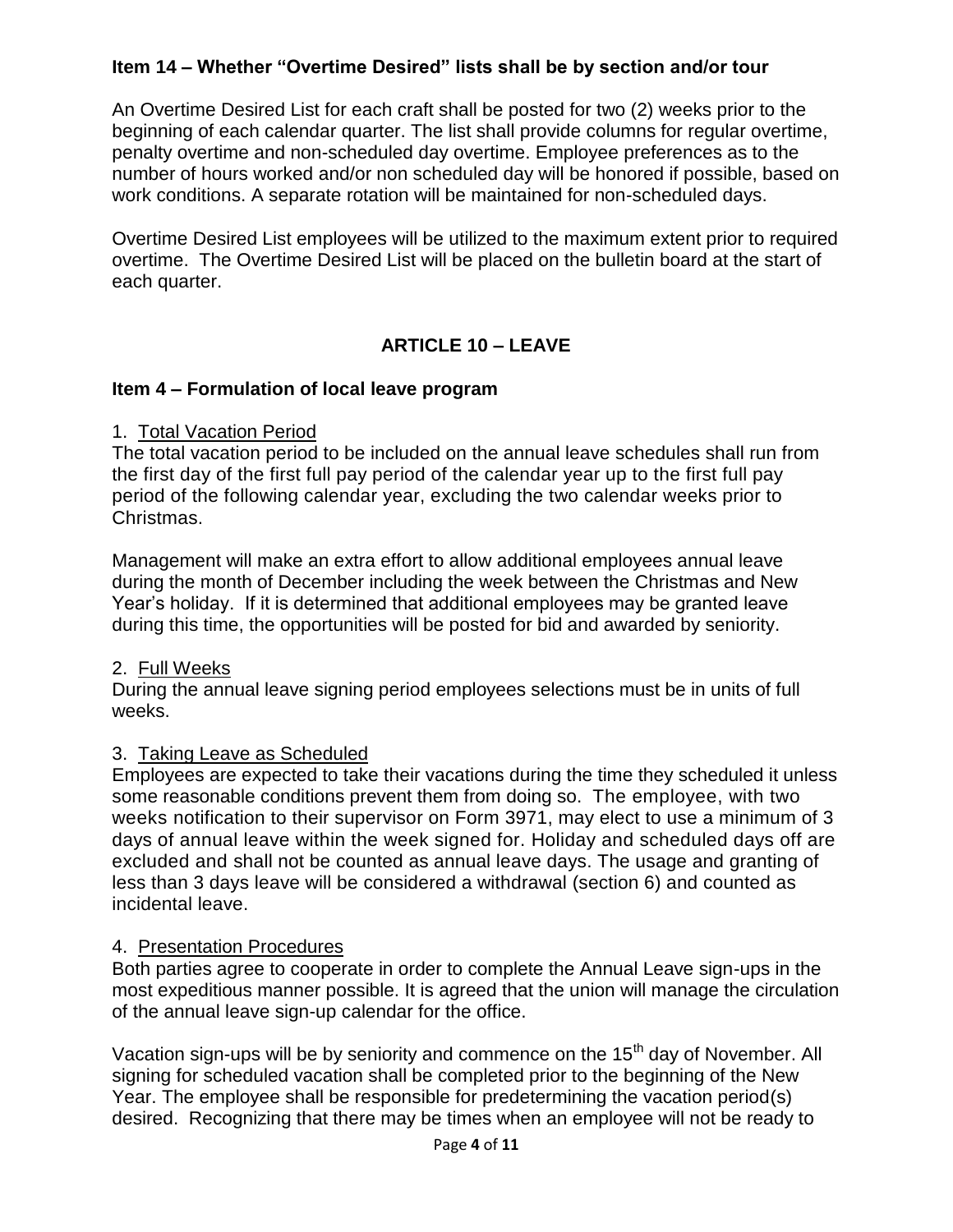make his/her selection upon request, the employee shall be given twenty-four (24) hours to decide. Should that selection not be made within this time frame, such employee will be bypassed. Bypassed employee(s) shall be allowed to sign in available periods after employees who have been notified it is their turn to sign, but junior employees who have signed shall not be required to relinquish the periods they have selected.

In the event that an employee will be on leave during his/her selection vacation sign-up, such employee must leave a prioritized list of their desired weeks or be bypassed. Bypassed employees will follow such rules as in the above paragraph.

#### 5. Leave Schedules

Their will be one leave schedule for the Clerk Craft employees and one for Maintenance Craft employees.

#### 6. Withdrawing

If an employee needs to withdraw from the vacation period signed for on the leave schedule, a written request will be submitted to the immediate supervisor and steward stating the reasons. Vacated period(s) shall be posted as soon as they become vacant. Any periods vacated due to resignation and/or retirements shall also be posted as soon as they become vacant.

- A. The vacated period(s) will be made available for choice on a seniority basis to the employees within the installation.
- B. The employees desiring the period must have unscheduled leave credits, or should they not have enough unscheduled leave credits the employee must withdraw from previously scheduled leave in conjunction (at the same time) with the remittance of the new request.
- C. Employees withdrawing from signed vacation period(s) will give at least fourteen (14) days prior notice to the beginning of the vacated period(s) unless reasonable conditions determine otherwise.
- D. Employees withdrawing from signed vacation period(s) cannot withdraw until the end of the second round of the signing of scheduled vacation.

#### 8. Availability of Leave Schedule

The official vacation sign-up list will be posted on the official bulletin board. The employees and/or shop steward may review the official list at any time subject to work conditions.

#### 9. Leave for APWU Officers

The full time General President and other full or part-time officers of the Portland, Oregon Area Local, APWU shall be permitted to be absent on leave without pay up to the maximum time allowed by leave regulations of the U.S. Postal Service.

#### **Item 5 – The duration of the choice vacation period (s)**

The choice vacation period shall be the total vacation period.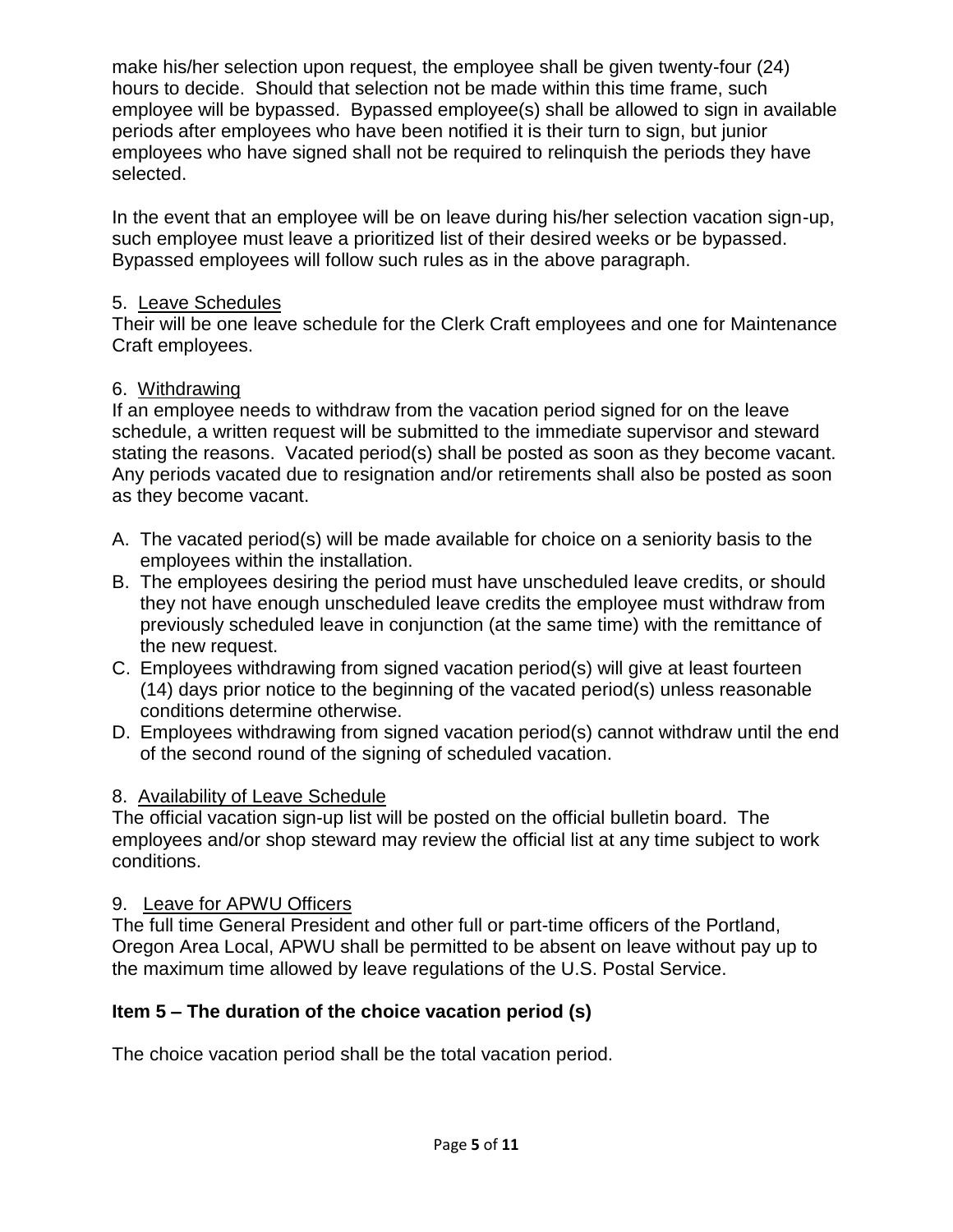#### **Item 6 – The determination of the beginning day of an employee's vacation period**

The vacation period shall start on Sunday and run through Saturday inclusive. However, annual leave hours for PTF's will be prorated based on the average work hours of PTF's during the periods(s) signed for.

#### **Item 7 – Whether employees at their option may request two selections during the choice vacation period, in units of 5 or 10 days.**

Employees at their option may request two selections during the choice vacation period. Employees however will not be limited to only two (2) choice selections during the annual leave signing period.

During the first round of signing by seniority for annual leave the following procedure will be followed:

- A. Employees who earn thirteen (13) days annual leave per year may, at their option, sign for up to ten (10) days of continuous leave or may sign for two (2) selections of full weeks during the choice vacation period, the total not to exceed ten (10) days.
- B. Employees who earn twenty (20) to twenty six (26) days annual leave per year may, at their option, sign for up to fifteen (15) days of continuous annual leave or may sign for two (2) selections, the total not to exceed fifteen (15) days.

#### **Item 8 – Whether jury duty and attendance at National or State Conventions shall be charged to the choice vacation period**

1. Convention Leave

In a convention year, Management will allow one (1) delegate from the Clerk Division to the Oregon State Convention and one (1) delegate from the Clerk Division to the National Convention additional leave outside of the choice vacation period.

#### 2. Jury Duty

An employee who is called for jury duty during his/her choice vacation period is eligible for a like number of open weeks.

#### **Item 9 – Determination of the maximum number of employees who shall receive leave each week during the choice vacation period**

During the choice vacation period the maximum of one (1) clerk craft personnel with the exception that during the following time periods the maximum will be two (2):

The week in which July 1<sup>st</sup> falls through (and including) the last full week of August; the week containing the Thanksgiving holiday; the week containing the Christmas holiday.

During the choice vacation period the maximum of one (1) Maintenance Craft personnel.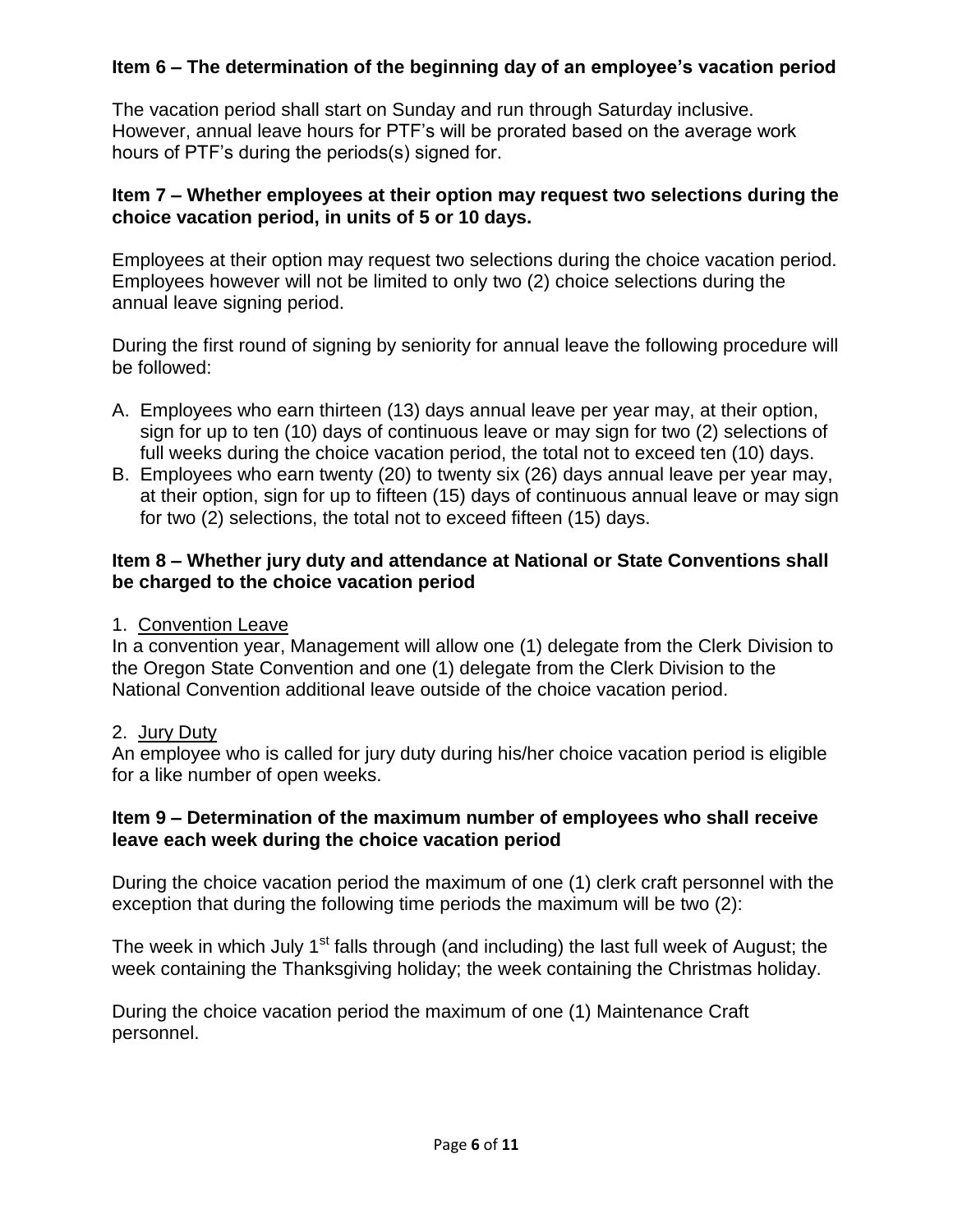#### **Item 10 – The issuance of official notices to each employee of the vacation schedule approved for such employee**

The signing of the annual leave roster shall be recognized as the official notification of scheduled leave. The posting of the leave schedule shall provide employees notice of their vacation schedule.

#### **Item 11 – Determination of the date and means of notifying employees of the beginning of the new leave year**

The employer shall post the date of the beginning of the new leave year on the official union bulletin board no later than November 1<sup>st</sup>.

#### **Item 12 – The procedures for submission of applications for annual leave during other than the choice vacation period**

#### Section 1 – Scheduling Additional Leave during Sign-Up Period

On the second round of sign-ups the employees, by seniority may sign for any remaining amount of annual leave they will earn during the leave year, if they so desire. The selections must be full work weeks. Selections may be either within any remaining spaces in the choice vacation period or in spaces outside the choice vacation period.

#### Section 2 – Application for Other Leave

Each employee shall be responsible for reducing annual leave for the following year to not more than the 440 hours maximum allowed. After all employees have had all of the opportunities to schedule their vacations for the following year; any additional leave needs of the employee shall be subject to the following procedures:

- 1. Employees may sign on a first-come, first-serve basis for those weeks remaining on the leave schedules. Employees must have previously uncommitted annual leave for each week for which they sign. An employee with two (2) weeks notification to their supervisor on a Form 3971 may elect to use 3-5 days of Annual Leave within the week signed for.
- 2. For all other reasons outside of or in addition to the allotted vacation slots, employees requiring leave of any length, will contact his/her immediate supervisor and request the leave. The employee is responsible to insure that the immediate supervisor acknowledges receipt of their request (via a signed PS Form 3971). At the employees request a copy of the Form 3971, initialed by the supervisor, shall be given to the employee at the time of the request. The immediate supervisor shall evaluate the request considering the needs of the Postal Service and the welfare of the individual employee. The supervisor shall determine whether or not the employee can be granted the leave and shall inform the employee as soon as possible, but in no event later than the end of the tour on the work day following the day on which the request was made. Where no action was taken within this period, the request for such period must be approved.
- 3. Awarding of annual and/or leave without pay, in amounts of less than eight (8) hours on a daily basis shall be on a first-come, first-serve basis and shall be handled independently of schedule annual leave.
- 4. Management will make every extra consideration for employees requesting additional bereavement leave subject to normal leave procedures.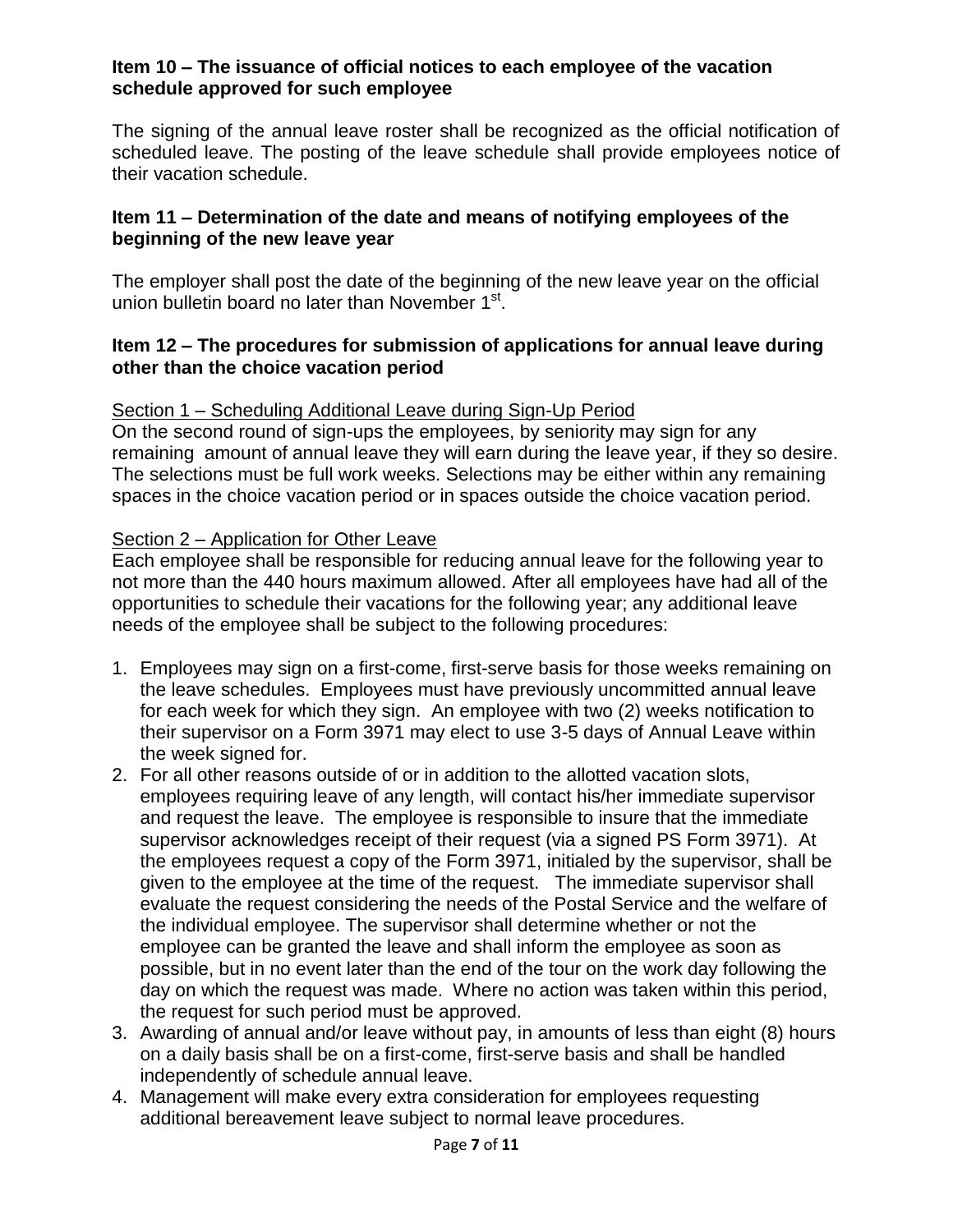**Item 20 – Whether annual leave to attend Union activities requested prior to determination of the choice vacation schedule is to be part of the choice vacation period.**

#### **ARTICLE 11 – HOLIDAYS**

#### **Item 13 – The method of selecting employees to work on a holiday**

#### Section 1

To determine which employees wish to volunteer to work during the holiday scheduling period, management will post lists for employees to sign for two (2) weeks prior to the posting of the holiday schedule.

#### Section 2

Employees shall be scheduled in accordance with the following. Non volunteers shall not be utilized prior to scheduling of all other volunteers to the maximum extent possible, even if the payment of overtime is required. The pecking order must be followed regardless of whether the scheduling will result in an employee(s) receiving penalty pay.

- 1. All Full-time and part-time regular Employees who possess the necessary skills and have volunteered to work on their holiday or their designated holiday, by seniority.
- 2. Part-time flexible Employees to the maximum extent possible, even if the payment of overtime is required, who have volunteered to work by seniority.
- 3. Postal Support Employees to the extent possible, who have volunteered to work, by seniority.
- 4. All other Full-Time and part-time regular who possess the necessary skills and have volunteered to work on their non-scheduled day, by seniority.
- 5. Postal Support Employees who have not volunteered to work by inverse seniority.
- 6. Part-Time Flexible Employees who have not volunteered to work, by inverse seniority.
- 7. Full-Time and part-time regular Employees who do not volunteer on what would otherwise be their holiday or designated holiday, by inverse seniority.
- 8. All other Full-Time and part-time regular Employees who do not volunteer on what would otherwise be their non-scheduled day, by inverse seniority.

#### Section 3

Employees on light/limited duty will be scheduled to work in accordance with the above order provided the work is within their restrictions.

#### Section 4

No employee shall be scheduled to work on his/her holiday in conjunction with scheduled Annual Leave unless he/she volunteers by signing the holiday list.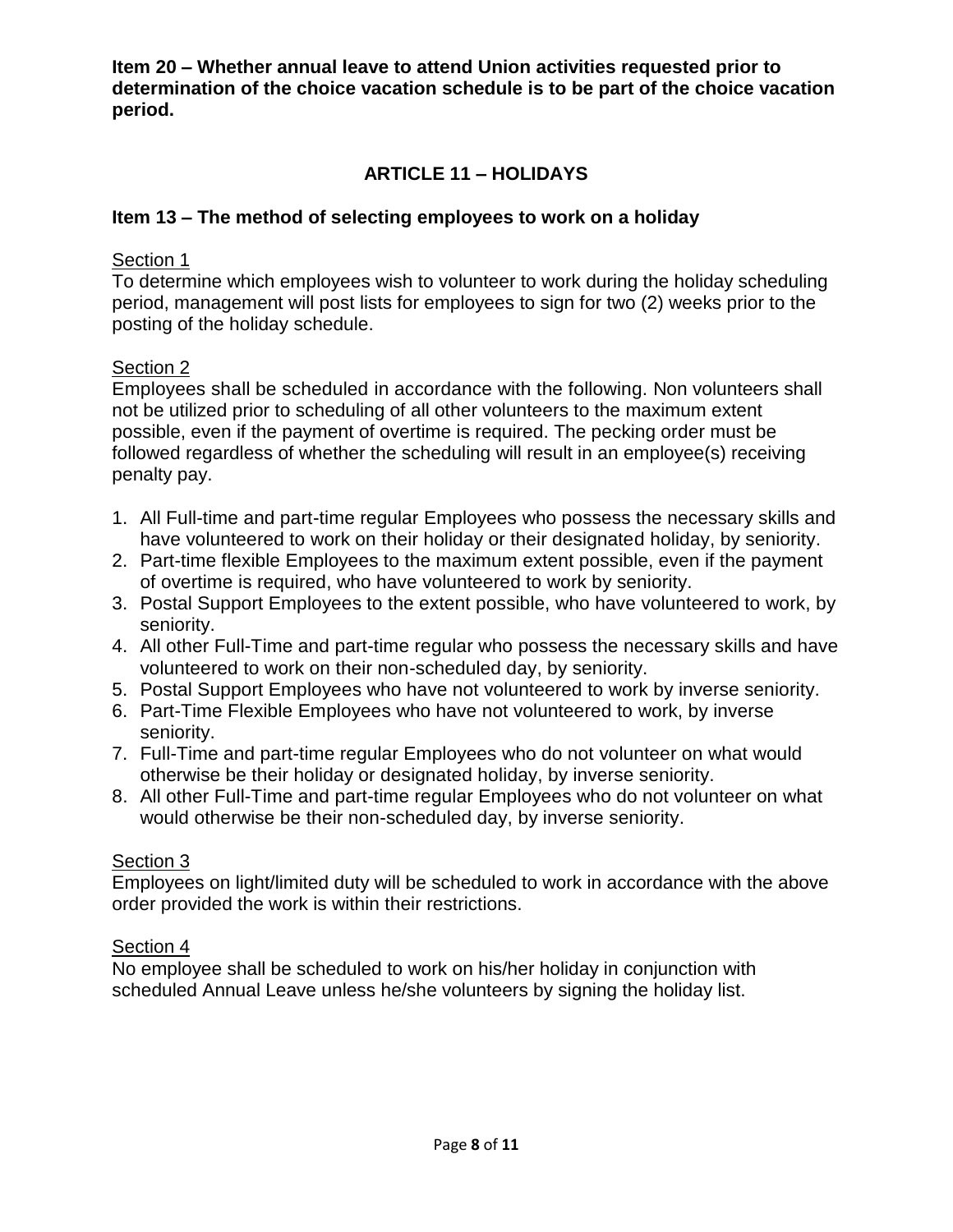#### **ARTICLE 12 – PRINCIPALS OF REASSIGNMENT**

#### **Item 18 – Identification of assignments comprising a section, when it is proposed to reassign within an installation employees excess to the needs of a section**

The installation of the Wilsonville Post Office shall be comprised of one section.

#### **ARTICLE 13 – LIGHT DUTY**

#### **Item 15 – Number of light duty assignments to be reserved**

The number of permanent light duty assignments will be determined based on need and on applicable laws and regulations. The Union shall be notified when a light duty reassignment is made to an APWU represented craft from any other craft.

#### **Item 16 – The method to be used in reserving Light Duty assignments**

Light duty assignments shall be established by mutual agreement when the need arises.

#### **Item 17 – Identification of assignments that are to be considered light duty within each craft represented in the office**

The installation head or his designee shall give careful attention to requests for light duty and will make every attempt to make adjustments in normal assignments to provide light duty.

#### **ARTICLE 14 – SAFETY AND HEALTH**

#### **Item 3 – Guidelines of Curtailment or Termination or Postal Operations**

If Management is contemplating the possible curtailment or termination of operations, it shall keep the employees advised of the general state of those deliberations. The local union official shall also be notified as soon as practicable.

All decisions made will be with the utmost regard to the safety and welfare of postal employees.

Management will supply the Union with an updated copy of the Wilsonville Post Office Emergency Contingency Plan as they become available.

#### **ARTICLE 20 – PARKING**

#### **Item 19 – The assignment of employee parking spaces**

The employer shall continue to provide parking spaces for bargaining unit employees. Employee parking spaces shall be filled on a first-come, first-serve basis.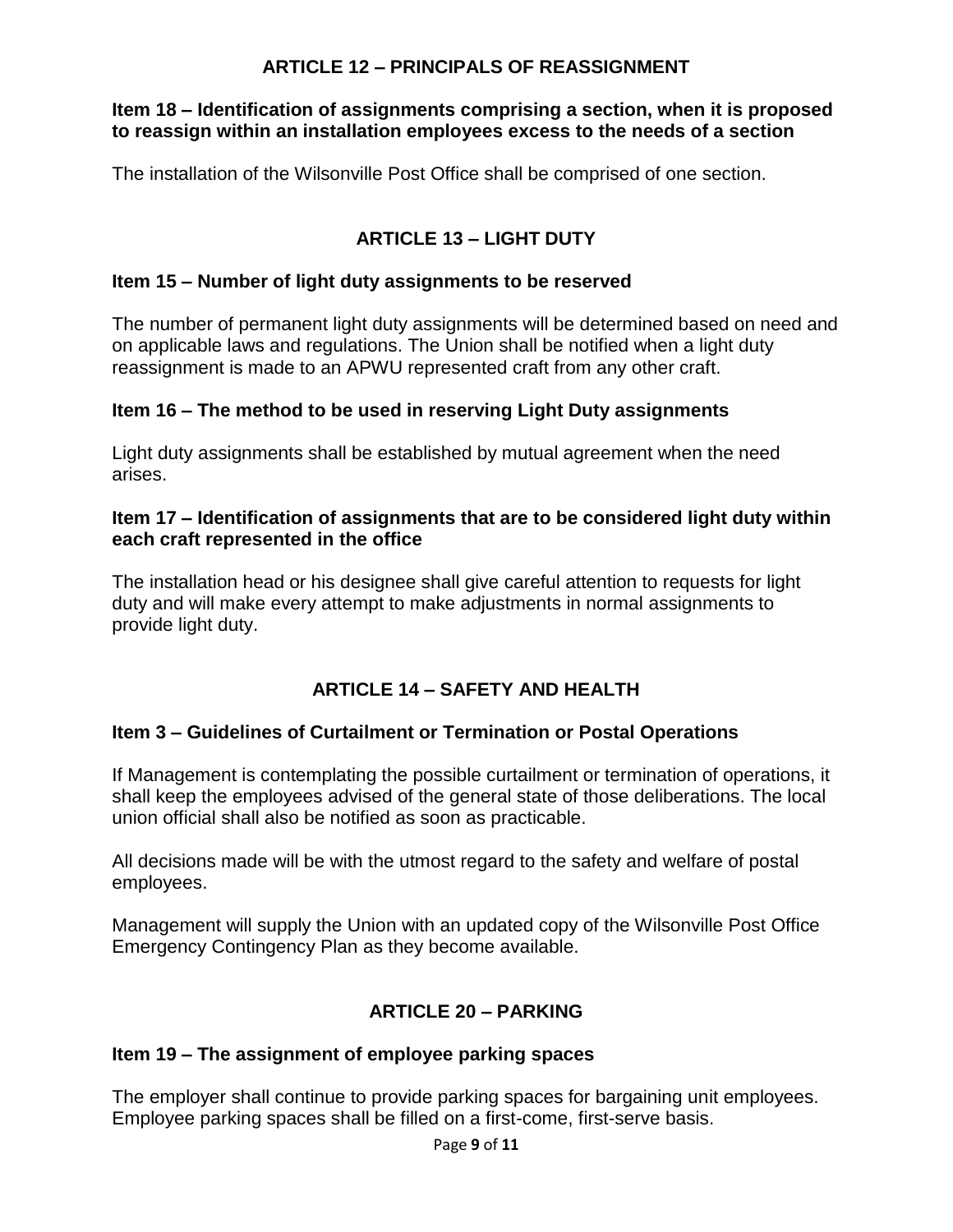#### **Item 21 – Other items subject to local negotiations**

#### 1. Scheme Committee

There will be established at the local level a joint Labor Management Scheme committee which shall be a sub-committee of the local Labor Management Committee.

#### 2. Transportation Expenses

An employee shall be entitled to transportation expenses for officially ordered transportation as prescribed by postal regulation.

#### 3. Labor Management Committee Meetings

Meetings will be scheduled upon mutual agreement. Meetings will be conducted on official time.

- A. The agenda for these meetings shall be provided by each party to the other party at least five (5) days in advance of the scheduled date. Items not included on such agendas shall be discussed only by mutual consent of the parties.
- B. The minutes of these meetings will be issued within two (2) weeks after the date of the meeting.

#### 4. Bulletin Boards

A bulletin board shall be assigned for the exclusive use of the APWU in each facility.

#### 5. Postal Support Employees

The Union shall be notified whenever a Postal Support Employee is qualified on window duties. When the opportunity exists to opt for one or more vacancies the assignment(s) shall be posted on the official bulletin board for a period of no less than 10 days unless otherwise agreed to by the Union and Management. The Postal Support Employee shall notify the Postmaster or their designee and receipt of the notification shall be given to the employee. The Union shall be notified of all assignments to be filled by opting.

#### 6. Breaks

Normally breaks shall be taken every two hours but in no case shall an employee be required to work 3 hours without a break or lunch.

#### **Item 22 – Local implementation**

#### 1. Seniority Lists

A new seniority list shall be provided to the Union no more than 30 days after a change.

- 2. Reposting-Change in Duty Assignments
- A. A change in duty assignment as specified below shall require reposting:

The addition and/or deletion of any schemes to assignments where schemes were not previously assigned.

B. A change of duty assignments as specified below shall require reposting except upon mutual agreement between the employee and the Union not to post.